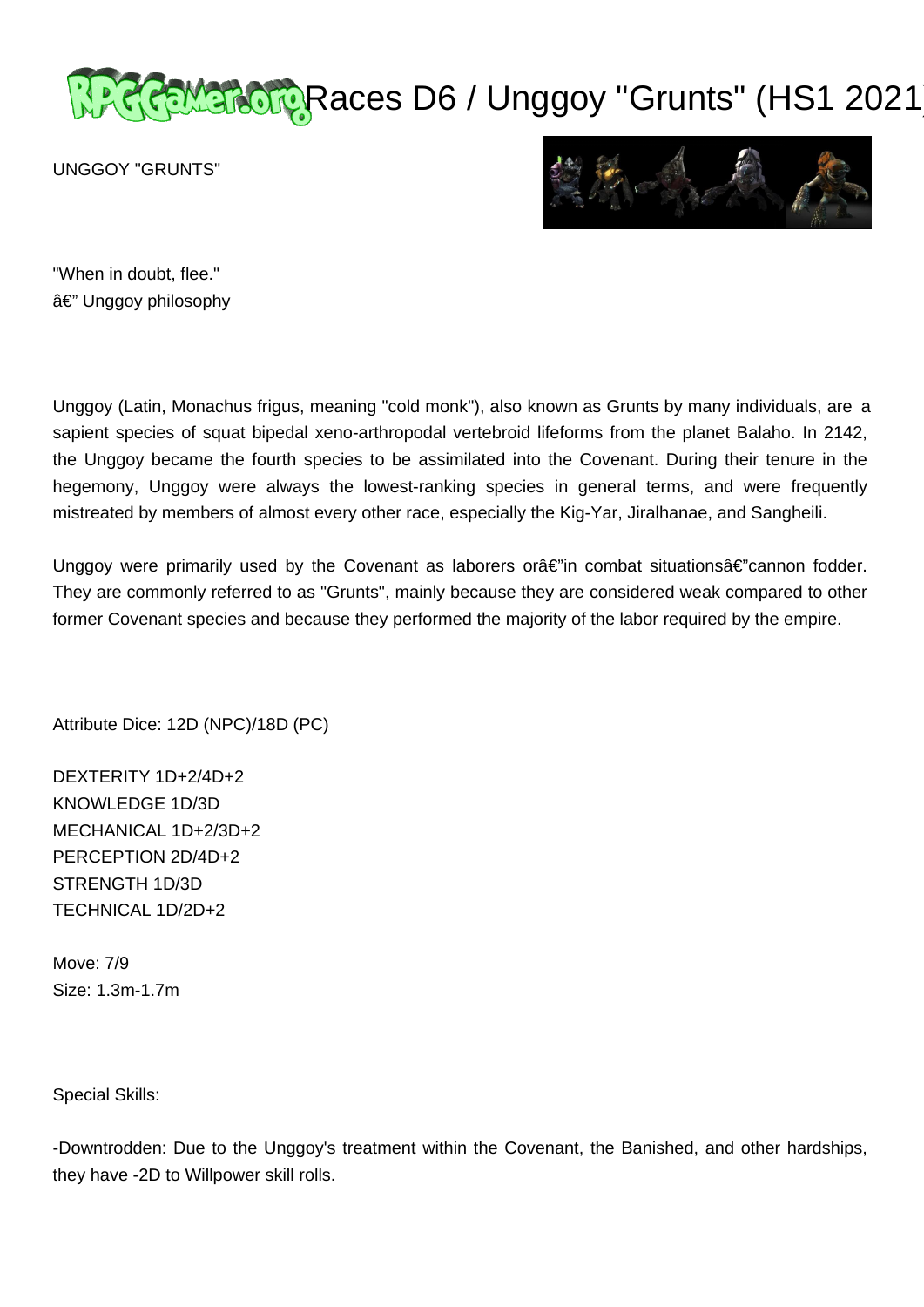-Fast Learners: Unggoy can learn new skills at half the times listed in the Star Wars D6 rules.

-Pack Mentality: When operating in groups of three or more Unggoy get +2D to Willpower skill rolls, and an extra +2D if they are being egregiously wronged.

-Sense Of Smell: Unggoy have +1D to Perception when using their sense of smell to detech enemies, and/or to their Search skill to track by sent, and other related actions.

-Large Arms: +1D to Climbing skill rolls, and +2 Physical Damage (bludgeoning) in hand-to-hand combat.

-Slow But Excited: +1D to Jumping skill rolls.

# Special Abilities:

-Barbs: Unggoy exoskeletons have barbs spread over certain areas of their exoskeleton. If an attacker attacks with hand-to-hand attacks and rolls a 1 on their Wild Die they recieve 3D Damage from thye barbs (roll to against Damage as normal). If Unggoy wish to use their barbs in hand-to-hand combat, they give +1D Physical Damage (Slashing) and are Moderate Difficulty to use due to their positions on their bodies (Though this opens the door for a potential Unggoy Martial Arts skill).

-Barnacles: Unggoy may develop barnacles on their hard skin over time (3-6 months). Difficult First Aid/Medicine skill roll to remove, Moderate skill roll to treat afterwards for recovery. If not removed they will reduce the Unggoy's Dexterity -1D per year they are not removed. GMs could treat this more as a story factor instead of a debilitating effect.

-Exoskeleton: Unggoy have +1D VS Physical/+2 VS Energy to resist Damage.

-Methane Breathers: Unggoy require specialized breathing harnesses when operating in non-methane atmospheric environments, which is where most other species will encounter them. These may be integrated into whatever armor they wear, and may be cumbersome (-1D Dexterity).

-Spacewalk: Although they require an atmosphere to breathe, Unggoy are capable of surviving in the vacuum of space without sealed, full-body gear. However, they must employ sealed face masks in order to breathe, as well as presumably to protect their facial tissues.

# Story Factors:

-Downtrodden: The Unggoy come from a world that experienced environmental collapse over a hundred thousand years ago and has yet to recover. This led to extreme winters where they had to kill the elderly and the weak by necessity to survive. Further, they are considers lacking intelligence by the other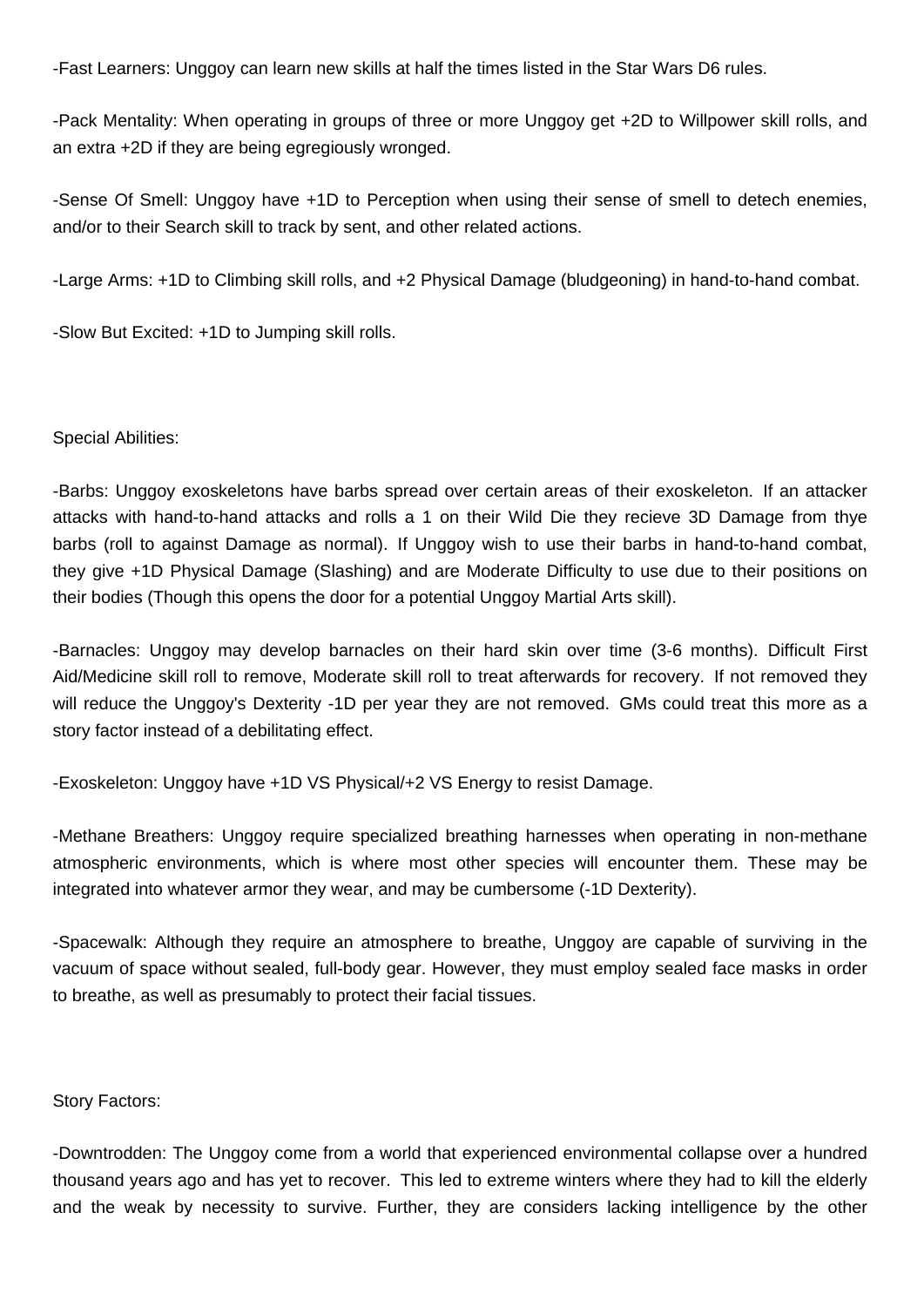various Covenant species and by humans, and are often mistreated because of this.

-Fast Reproduction: Unggoy breed very rapidly comapred to other sentient species. Due to this, their mating has caused problems for the Covenant in the past by stretching available resources like food. This can cause strains on any allies, factions, or race, etc, trying to aid the Unggoy as a species and can make diplomatic relations strained to say the least.

-Fearful: It is not uncommon for Unggoy to run away in fear against dangerous odds, especially when their much braver and not so intelligent commanding officers just took on "The Demon" and lost badly. It's a healthy survival trait.

-Lethaly Humorous: Humans have been known to make fun of Unggoy for their high-pitched voices and "breathing farts" due to their breathing methane. Many UNSC marines have had such joke be their last before an unhappy Unggoy had them for dinner.

-Respect (Sangheili): After the defeat of the Unggoy Grunt Rebellion, the Sangheili Elites came to respect them for their abilities in combat. This led to the unggoy being able to be trained as soldiers, and many Elites prefer to fight alongside Grunts instead of other less reliable Covenant member species. However, the Unggoy still have a tendency to push the limits of this respect as they are known not to be focused on the task at hand, are still not the bravest of soldiers unless something pisses them off en masse, and are notorious for sleeping on the job.

-Rivalry (Kig-Yar): The Kig-Yar are one step higher in the Covenant hierarchy, but still get treated poorly, so they treat the Unggoy worse than most other Covenant species. This has led to many conflicts between the two species, and was even the spark for the Grunt Rebellion where the unggoy may have defeated the Covenant if not for the intervention of an Arbiter. Even after the collapse of the Covenant Unggoy and Kig-Yar dislike each other at the best of times, and will probably try to kill each other long before getting to the worst of times.

-Sleeping On The Job: When stationed to guard important or strategic locations for the Covenant or Banished, Grunts still find time to find a comfy hidden place (or not) and doze off, allowing opportunistic Kig-Yar and Spartans to sneak up on them.

-Survivors: After everything they've been through, it must be said that the Unggoy have survived some pretty deadly situations that would have exterminated most other species. Grunts may die in droves, but there's always those few that find a way to survive against all the odds (see "Thirsty Grunt").

-Underappreciated: While massive numbers of Unggoy form the backbone of any Covenant or Banished army, and Unggoy form the same for their labor forces, they are often not appreciated for their hard work, or how much crud they put up with in these societies.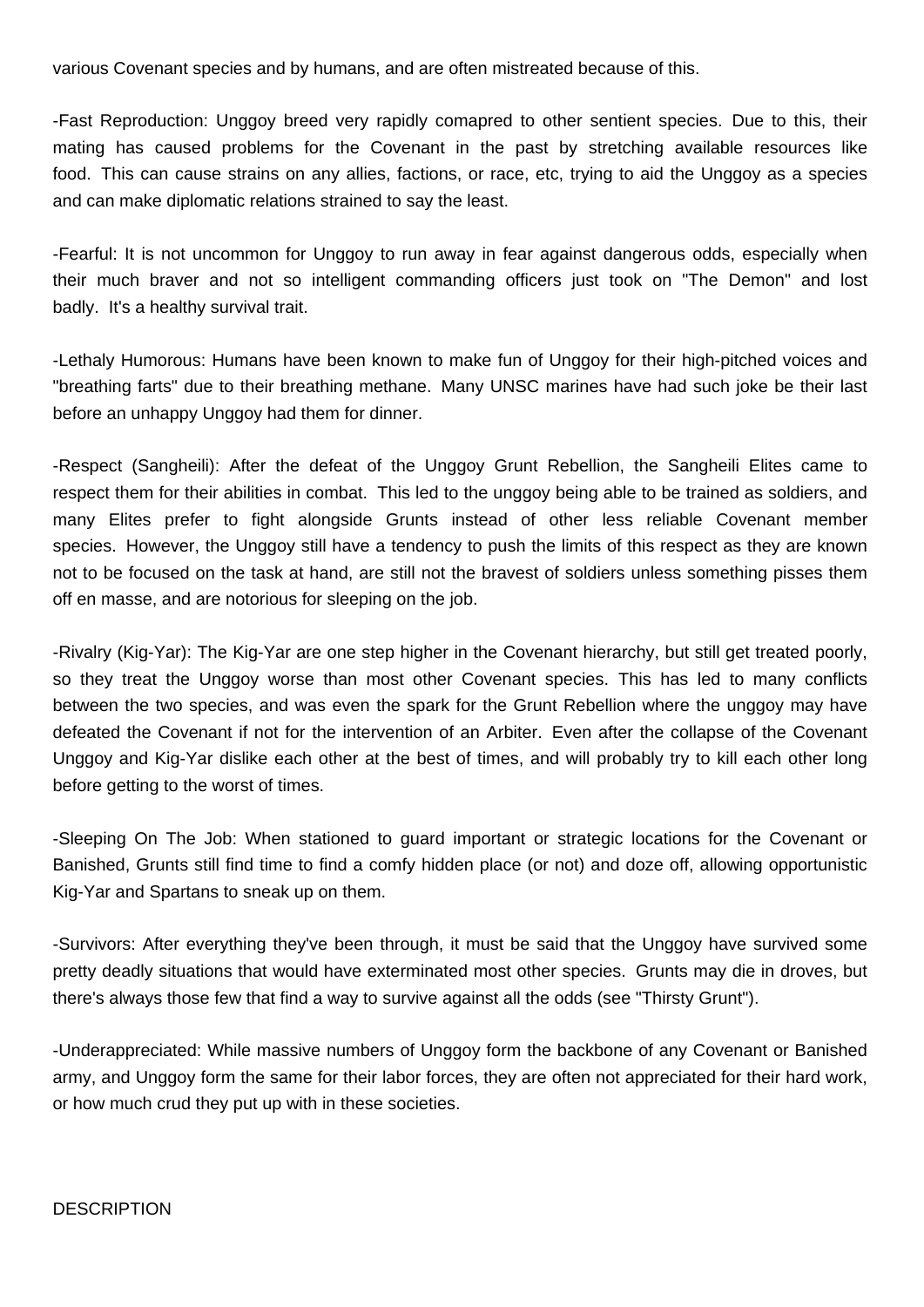Unggoy are, in general, poor soldiers in terms of skill and combat ability. They are poor shots when not focused, are physically weak, and are tactically inept as a rule. If their commanders are eliminated during combat, they frequently panic and scatter in random directions. However, what Unggoy may lack in individual skill, they make up for with tenacity and sheer numbers. The Covenant used the high breeding rate of the Unggoy to their advantage in the Human-Covenant War, where squads of Unggoy frequently overpowered UNSC personnel through force of numbers.

Unggoy are the only Covenant species to breathe methane rather than oxygen. Their combat armor/harness has an integrated methane re-breather system, as Unggoy are unable to survive for long periods of time without methane due to asphyxiation.[6] Unggoy could be afflicted by barnacles; the removal of barnacles leads to deep, oozing pores in their chitinous skin.

# Psychology and behavior

Although other species generally regard the Unggoy as a dim-witted race, many have proven to be very intelligent, resourceful, and knowledgeable. Indeed, the general perception of the Unggoy being inherently unintelligent is almost certainly a result of their poor education and training within the Covenant. Unggoy are one of the most gregarious and sociable of the Covenant races and possess a very strong pack mentality, often associating with each other in groups. This numerical superiority and pack mentality allows for their sense of cultural identity to remain, despite a number of hardships, including their extreme subservience to the other races of the Covenant, as well as the dark time following reintroduction after the activation of the Halo Array.

Unggoy develop sensory-motor integration relatively rapidly, and possess unburdened neural pathways which allow them to absorb knowledge more freely compared to the other Covenant species. As such, they were often tasked by the Covenant with monitoring space for traces of human communication. In addition, many Unggoy have developed a clear understanding of two or even three human languages. This advantage serves as a river of confidence in times of great stress for them. The Unggoy Deacon Dadab was also able to learn and communicate in Huragok sign language.

On the battlefield, Unggoy are generally not very creative, although they are quite capable of handling weaponry and operating vehicles and machinery such as Ghosts and Shades.

# Anatomy and physiology

The taxonomic classification of the Unggoy has been a source of some confusion for the United Nations Space Command. Because they possess exoskeletons, they have been identified as being analogous to Earth arthropods; despite this, the Unggoy are actually a vertebrate species. The UNSC misclassified the species as arthropodal due to their physiological similarities to terrestrial arthropods; among other differences, the Unggoy circulatory system is apparently closed as opposed to the open systems characteristic of many arthropods. More accurately, the species should be considered xeno-arthropodal vertebrates which possess substantialâ€"albeit hypotheticalâ€"genetic influences from primate-like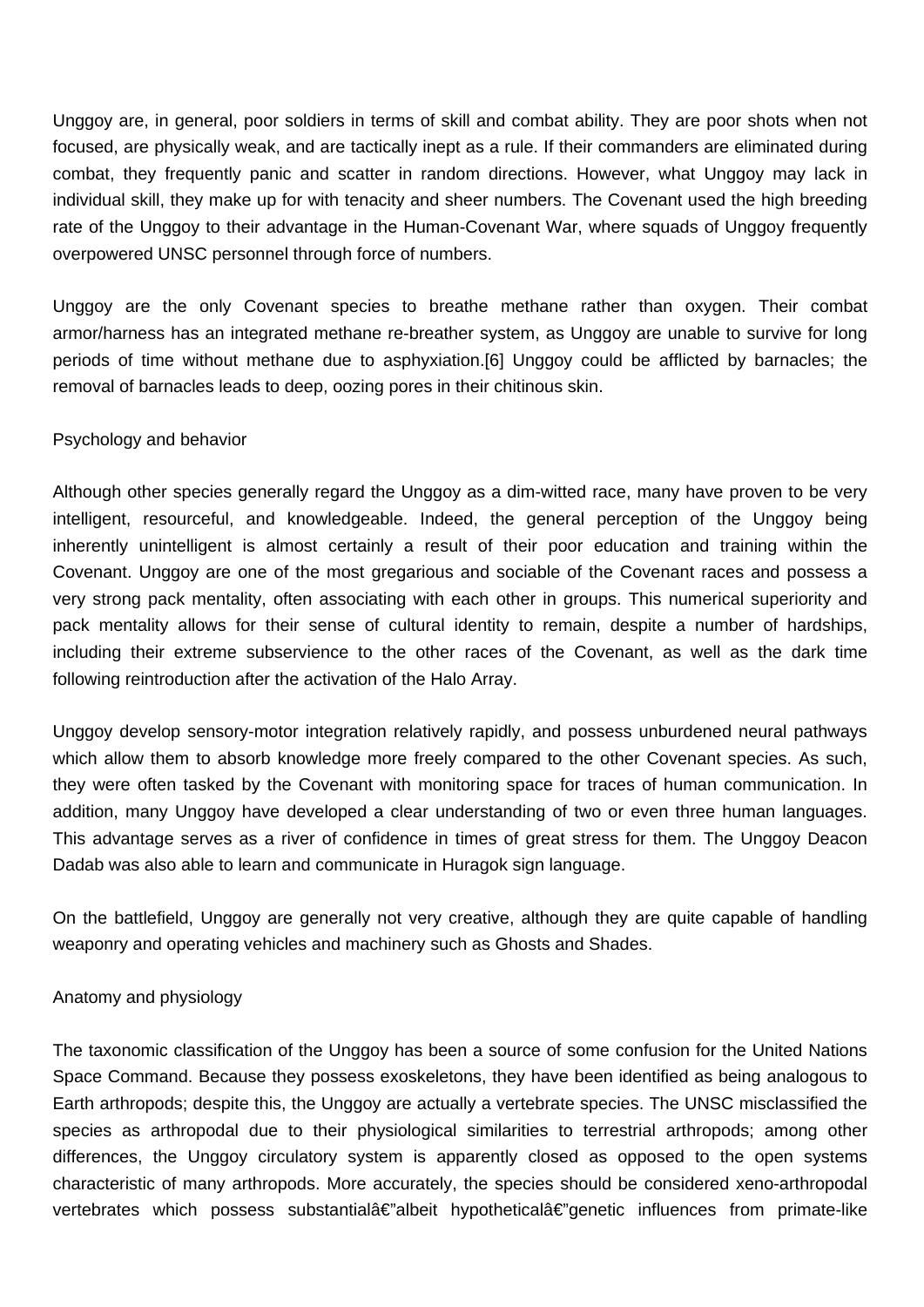amphibians that once dwelt in Balaho's aphotic zones. This taxonomically incorrect nomenclature persists as late as 2557 as an ad hoc identifier, though the pressures of the Human-Covenant War and reconstruction have made such concerns trivial at best.

Unggoy share a number of features with different animal species on Earth. Like primates, they walk both bipedally and with the aid of their oversized forearms. However, their bodies are armored with a hard exoskeleton as with crabs and insects. Their mouths have a set of small, pointed teeth, much like reptiles. Unggoy are on average about four to five feet tall and are relatively weak compared to other sapient species. The Unggoy have flat, three-toed feet, with another toe on the back of their feet. Although they can easily walk upright on two legs, they may often use their arms to move in a quadrupedal fashion. While carrying armaments, they are forced to walk upright so that they may support their weapons with their hands, but while trying to flee, or while patrolling without a weapon drawn, they use their oversized arms as forelegs to add speed or stability to their gait. Their eyesight and hearing are average, and seem to have a very well-developed sense of smell, sometimes sniffing the air to detect traces of foes or hidden enemies. This is facilitated through the olfactory membranes installed in their masks. Unggoy have oversized forearms, while their upper arms and thighs are relatively small. This has allowed them to be quite excellent climbers over rocky terrain, although they are rather clumsy when walking upright. Their large arms help the Unggoy in hand-to-hand combat and scaling heights, but make movement around tight corridors or manipulation of small, delicate objects difficult. To protect themselves from the voracious predators of Balaho, the Unggoy have a rigid exoskeleton that is lined with sharp barbs that covers large portions of their backs, arms, and legs. They also have an astonishingly fast finger reflex speed, as they can fire a plasma pistol at almost the same rate a Sangheili can with a plasma rifle.

Unggoy also have thick, bioluminescent, light-blue blood, possibly a result of methane-based proteins in the blood to facilitate methane-based respiration. Like Earth's horseshoe crabs, it is possible that their blood is blue due to high copper content. They also possess yellowish-green colored viscera, visible in an unused texture seen when an Unggoy is decapitated via glitches.

Although they require an atmosphere to breathe, Unggoy are capable of surviving in the vacuum of space without sealed, full-body gear. However, they must employ sealed face masks in order to breathe, as well as presumably to protect their facial tissues.

## **Subtypes**

Some Unggoy, commonly seen among bands of Covenant remnant forces in the mid 2550s, have exoskeletons that cover only patches on their bodies, leaving most of their skin exposed; the paucity of chitin means that the elbow and knee spikes of these individuals are less pronounced. Unlike other Unggoy, which have a chitinous protrusion that covers the groin and posterior, these Unggoy are unarmored in this area, exposing their primate-like buttocks. Their necks are also several times longer than normal (Unggoy typically have almost non-existent necks) and their heads are set farther forward; folds of loose skin hang down from their necks and chins, likely due to the relative lack of chitin. Their eyes are reddish orange and feature black, cross-shaped pupils, unlike the solid red or yellow eyes of their kin. Their mouths are set farther inward and house larger, more pointed teeth. These specimens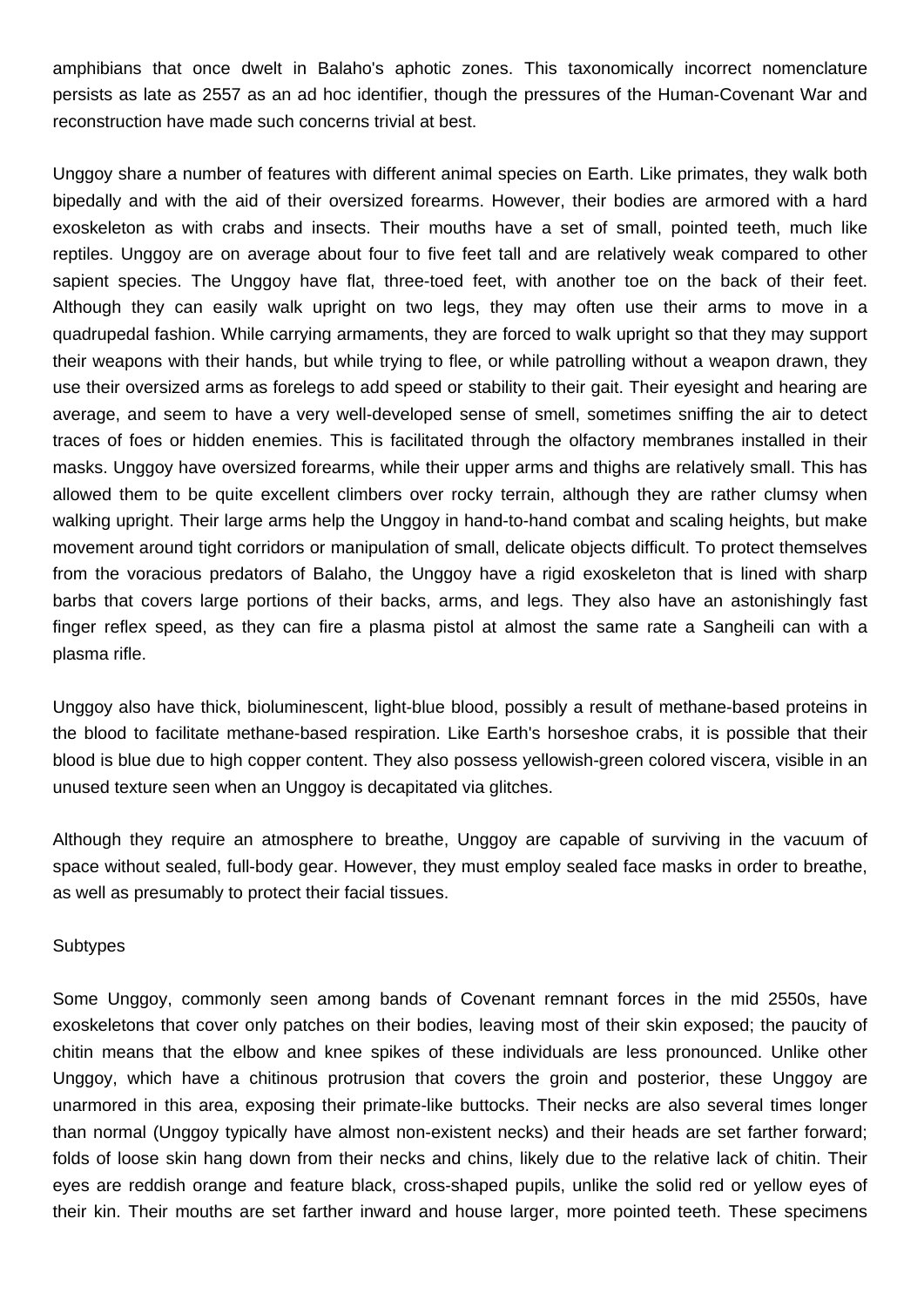have much stouter legs and have longer and thinner fingernails than the rest of the species, and they possess claws meant for climbing and digging[36] on their feet instead of the more common hoof-like digits. What sets these Unggoy aparta  $\epsilon$  morphologically speaking  $\epsilon$  is that they are sourced from specific breeding zones. This indicates either prolonged genetic drift in refugia populations or induced selection. In any case, such morphological variation can be likened to the differences among Earth's dog breeds.

# Reproduction

Unggoy breed prodigiously, with large egg clutches and short childhood periods. Adulthood is reached between the ages of 5 and 8 years. This combined with the large number of young per clutch, which could range from 5 to 12 Unggoy, and rapid sensory-motor integration development was one of the primary reasons why the Covenant cleverly used the breeding habits of the Unggoy to their advantage in battle, deploying the Unggoy as cannon fodder $\hat{\alpha} \in \hat{\beta}$ "this would play a key-role in their war against humanity. Overpopulation is a serious problem and in non-war times, strict laws are placed on Unggoy breeding.

Unggoy do value their ties to their offspring, but are usually separated from their families at an early age by the requirements of military service to the Covenant. They resent this greatly, but because of their low social status in the Covenant, they are unable to muster any response.

# **History**

# The Ark and reseeding

Unggoy are believed to have evolved from smaller amphibious primates. Prior to the activation of the Halo Array, the Unggoy had managed to achieve a Tier 4 society on their homeworld, Balaho. However, the planet and the Unggoy civilization was devastated by the collapse of its biosphere due to massive global over-industrialization.

The Unggoy were one of many species indexed by the Librarian for preservation on Installation 00 from the firing of the Halo Array. They were subsequently returned to their homeworld Balaho, where they began re-building their culture.

# Induction into the Covenant

In 2142, the Unggoy and their defenseless homeworld were discovered by the Covenant. Most species of the Covenant became incorporated due to faith or mutual beneficence, however the Unggoy were forced into lowly positions within the Covenant through force and aggressive conversion. The Unggoy were quickly conquered with little resistance and were the seventh species to be inducted into the empire. The species was quick to become one of the most devoted followers of the Covenant religion and the Great Journey. It even became a popular notion among the Unggoy, thanks to the theologian, Ang'napnap the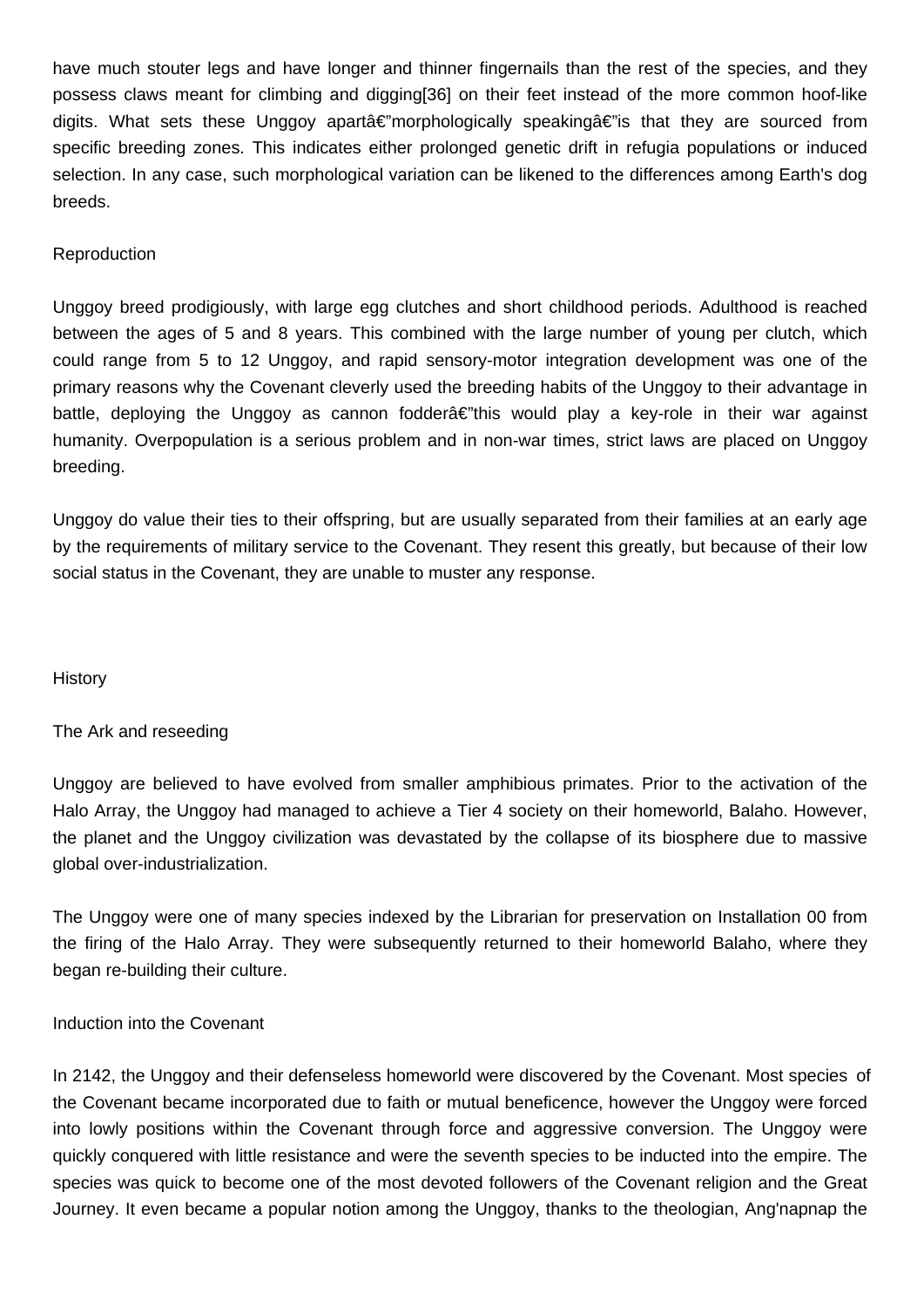Enlightened, that the Forerunners' pre-ascension forms were akin to their very own. By the time of their discovery by the Covenant, the Unggoy homeworld was still recovering from its ecological collapse over a hundred millennia earlier, and the Unggoy's Tier 6 civilization had yet to return to its former state.

Being the lowest-ranked species of the Covenant, they are bitter rivals with the Kig-Yar, who are also lowranked. The higher-ranking races of the Covenant have often ignored this rivalry. The growing Unggoy population on High Charity forced Kig-Yar to relocate their homes to accommodate the Unggoy. The move put stress on Kig-Yar females, which led to an increase in infant mortality, while Unggoy that were forced to share habitats with the Kig-Yar occasionally trampled their nests, inadvertently. The breaking point came when a junior staffer in the Ministry of Concert discovered evidence of the Kig-Yar planning to poison recreational narcotics the Unggoy enjoyed, which would have left them sterile. However, the Minister of Concert and the High Council refused to investigate the matter, as they were willing to accept several thousand sterile Unggoy rather than risk upsetting the Kig-Yar. The rising tensions with the Kig-Yar and the general disinterest from the other Covenant races led to the Unggoy Rebellion in 2462. While the rebellion was ultimately put down thanks to an Arbiter partially glassing Balaho, the Unggoy proved that they were not the cowards they had been long deemed, and could indeed be vicious fighters when provoked. After the uprising's conclusion, as was their tradition, the Sangheili forgave the surviving Unggoy and allowed them to enter the Covenant military as armed infantry units, rather than the unarmed cannon fodder as which they had previously served. The Unggoy rebelled several more times in Covenant history, including the Sixteenth Unggoy Disobedience, which was quickly ended by the Ministry of Preservation's Ripa 'Moramee.

Despite the low place they have in the Covenant hierarchy, the true irony is that the Unggoy's entry into the Covenant has ensured their species' survival. Membership in the Covenant granted the Unggoy freedom from risk of extinction during Balaho's two winters, as they now have access to sufficient supplies of food. Infant mortality has decreased to below fifty percent, and geronticide is no longer a necessity for survival. The average life expectancy for non-combatant Unggoy has doubled.[14] Their incorporation into the Covenant likely also alleviated the threat of the Blue Death, which Unggoy typically fear.

# Human-Covenant War

The Unggoy were one of the first races in the Covenant to encounter humanity. During the First Battle of Harvest, Jiralhanae forces had Unggoy secure Harvest's orbital Tiara station. Most of the Unggoy present on the planet were killed in the battle; some were even killed by Jiralhanae and Yanme'e. In 2535, the High Prophet of Truth allowed Kig-Yar Reth to amass an army of thousands of Unggoy on the moon of Metisette to use to invade the human homeworld. Reth's plans were foiled by the Insurrectionists of the Rubble, UNSC Midsummer Night, and a team of Sangheili Zealots that believed the Unggoy and Kig-Yar to be heretics, unaware of Truth's orders. Most of the Unggoy on the moon were killed during the Battle of Metisette. The Unggoy's large numbers and fast breeding proved to be a pivotal asset to the Covenant during the Human-Covenant War, as they were able to overwhelm human forces with their sheer numbers, and were even known to have massacred an entire platoon.

The Unggoy obeyed other Covenant races out of fear more than religious faith. During the Great Schism,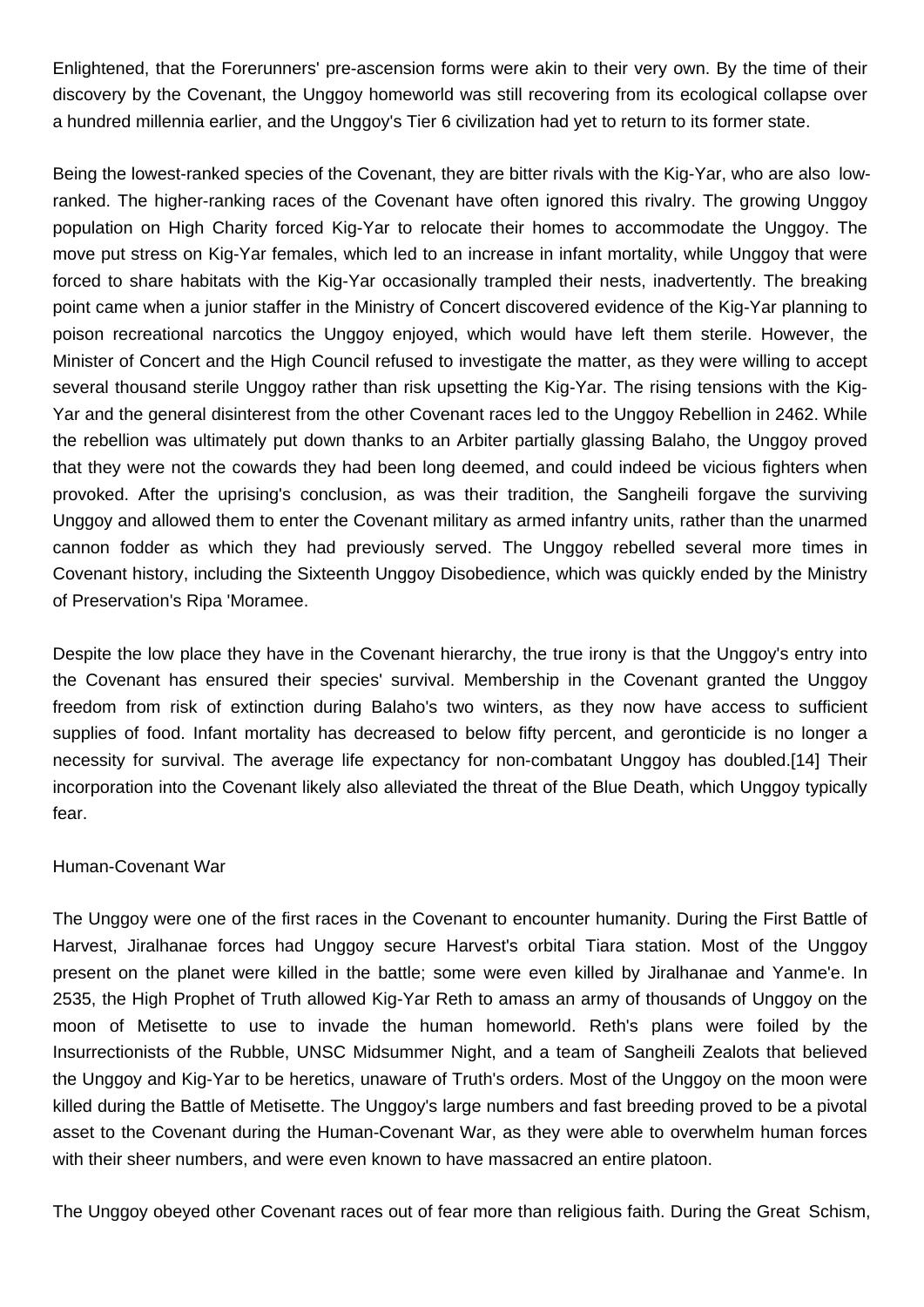as the Unggoy did not ally with a particular side, and stayed with whoever commanded them, most likely out of subservient fear to their current masters. However, many of those serving under the Jiralhanae still held support for the Sangheili and revered Arbiter Thel 'Vadam, pointing out to their comrades that they once served under him. The Minister of Discovery believed that the Unggoy would follow the strongest side in the civil war.

# Post-war

"It $a \in T^M$ s so shiny! Me seem to member things looking preeeeeetty bleak there for a while, with me anâ€<sup>™</sup> all the other Unggoy spendin' years just mostly running away from green demons, or mean boss flappy-mouths who just wanted to make sure we got shotted at first. But now a fill now the blue lady helps us. I meen, it  $\hat{\epsilon} \in \mathbb{N}$  weird and confusing and all because she used to help the green guy be mean to us, then she was mean to the green guy, then nice to usa  $\epsilon$  I don  $\epsilon \in \mathbb{M}$  know, shea $\epsilon \in \mathbb{N}$ definitely the most confusing blue lady lâ $\infty$ <sup>n</sup>ve seen â $\infty$  I mean, sheâ $\infty$ <sup>n</sup>s really the ONLY one lâ $\infty$ <sup>n</sup>ve seen, but whatevers. Anyway, she must have feeled bad for us getting a €<sup>™</sup> kicked around all the time cause now she sends us stuff to eat and things to be builded $\hat{a} \in \hat{B}$ " â€" Hamyap on the Created occupation of Balaho

After the Human-Covenant War, at least some of the Unggoy continued working for the Sangheili as farmers on Sanghelios, while others continued to work in the military under either their Sangheili or Jiralhanae commanders. Many Unggoy returned to Balaho after the war. A number of Unggoy ioinedâ€"or were drafted intoâ€"the various splinter groups that upheld the Covenant's religious beliefs after the war, most notably Jul 'Mdama's Covenant. ONI surveys record no off-planet transport from Balaho since "Solipsis" and seem to indicate that facilities on Balaho's primary satellite Buwan has been abandoned, though both remain under observation. Moderate Unggoy populations have been observed in Sangheili systems at various intervals. The Office of Naval Intelligence speculates that several independent vessels and colonial facilities are under the control of Unggoy factions, yet no significant populations of unaffiliated Unggoy are known to exist among the human colonies. By 2558, some Unggoy had taken up residence in the city of Paxopolis on the Forerunner shield world of Trevelyan.

Some Unggoy would find themselves in more respected positions in the post-war years. Within the Swords of Sanghelios, they were treated as equals and two of them, Bibjam and Stolt, were known to have even had command over Sangheili.

After October 28, 2558, the Unggoy on Balaho allied themselves with Cortana and the Created, and they were granted with nearly limitless resources: ships loaded with advanced technology arrived, new agricultural support stations appeared in orbit, awaiting eager workers to feed the desperate masses below. This gave the chaotic conditions of Balaho a semblance of stability and order, as well as a new purpose. With their pressing requirements †food, shelter, medicine †met, Balaho's finest designers and crafters set out to work tirelessly to build their future.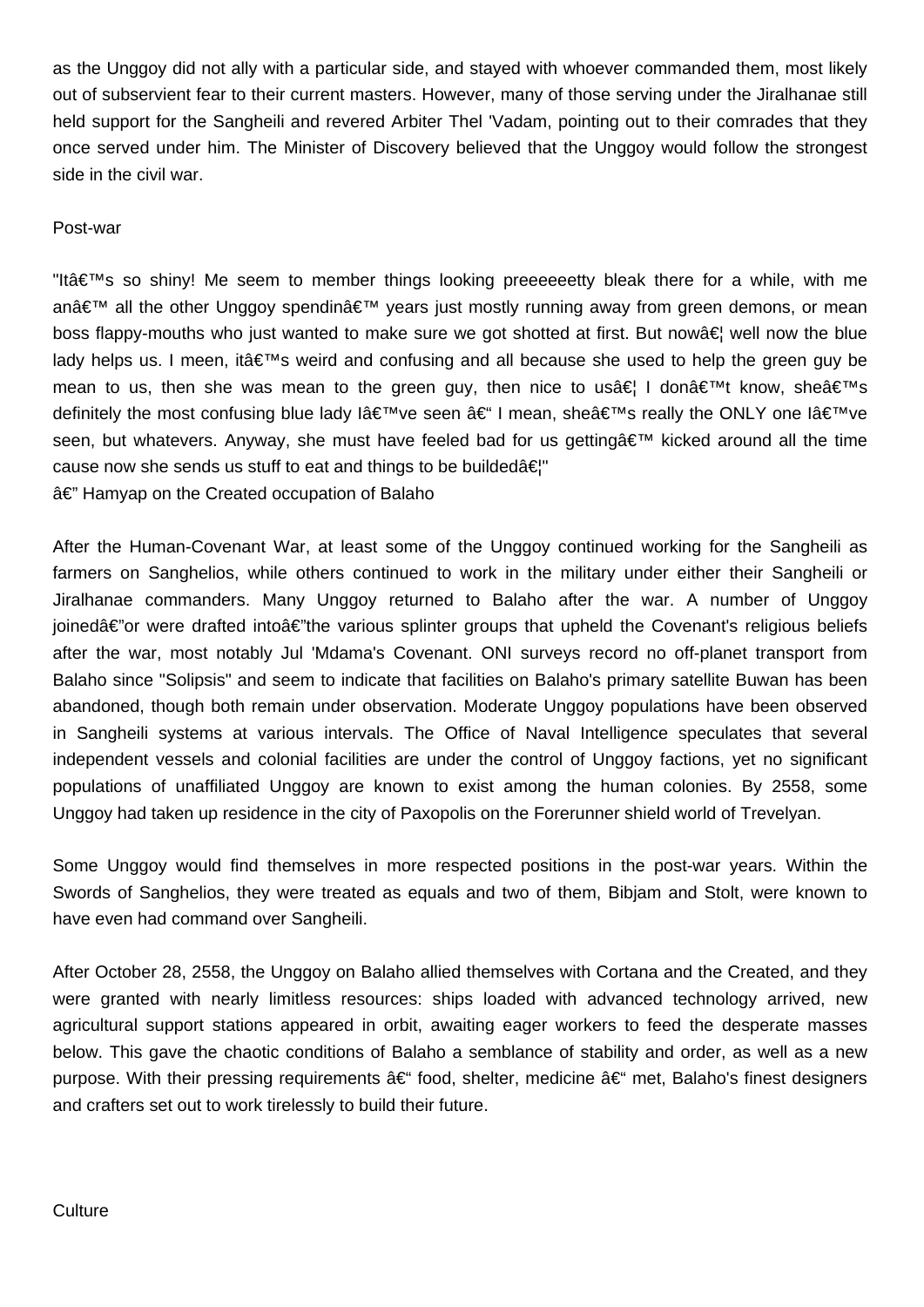Although the Unggoy culture has been largely wiped out as a result of constant indoctrination by the Covenant, they do retain a degree of their cultural identity as a result of their inherent tenacity. Of what is known, the Unggoy generally live in small, tribal societies which are typically defined as being matriarchal. Unggoy family structure is polyamorous, with several male and female Unggoy living together. On Balaho, Unggoy had to constantly produce food to ensure that they had enough stocked during the planet's winter seasons. On a near-daily basis, the corpses of those that succumbed to Balaho's plagues had to be burned to further prevent infections. Both of these problems were solved when the Unggoy were discovered by the Covenant. Unggoy universally agree that their species is embodied by three pillars: ruggedness, agility, and lethality. The wise Ang'napnap the Enlightened, the charismatic Awlphhum Who Became Tolerable, and the strategist Yayep the Archdeacon of Indolence are revered as historical heroes by the Unggoy.

Many Unggoy are interested in human culture. During their service with the Covenant, Unggoy enjoyed trading human communication files, such as soap operas and sitcoms, through their own black market. Unggoy often gamble with each other and often play games; one in particular, hunting rock, involves two Unggoy competing to kill the most scrub grubs. Unggoy were also known to take recreational narcotics called infusions by adding them to their portable methane tanks. The chemical benzene, referred to as "Lovely lung gold" and a "sacred aromatic", is also considered a recreational drug by Unggoy.

#### Role within the Covenant

"But they are among the Covenant's most devoted seekers after the Great Journey, sacrificing themselves in great numbers on the battlefield, so prolific that more always seem ready to throw themselves under the altar of war."

â€" From the Prophet of Clarity's Notes on the History of the Covenant, referring to the Unggoy

Believed to be rather unintelligent by the San'Shyuum, Unggoy were generally forced to serve in laboring positions or deployed into battle as cannon fodder. During engagements, they were often deployed as the first wave of attack in ground campaigns or Unggoy were deployed in high numbers to undertake various types of operations. Most Unggoy that served aboard Covenant warships were tasked with monitoring human communications, leading to most members of the species having a better grasp on English than other species. The lower districts of High Charity housed a massive Unggoy population; the Unggoy-inhabited portion of the districts was methane-rich so the Unggoy did not require methane tanks to breathe.

The Unggoy's lowly position within the Covenant was based on racial bias rather than the species' inherent abilities. The Unggoy were not represented on the Covenant High Council but were instead vetted by the Ministry of Concert, albeit poorly. The Unggoy were mistreated by nearly every client species of the Covenant, except the Huragok. They were often treated as second-class citizens within Covenant society. The Unggoy had a particularly tense relationship with the Kig-Yar, a race only ranked slightly higher in the Covenant hierarchy. Despite both species holding similar standings, the Kig-Yar were granted more independence and often favored over the Unggoy by other individuals in the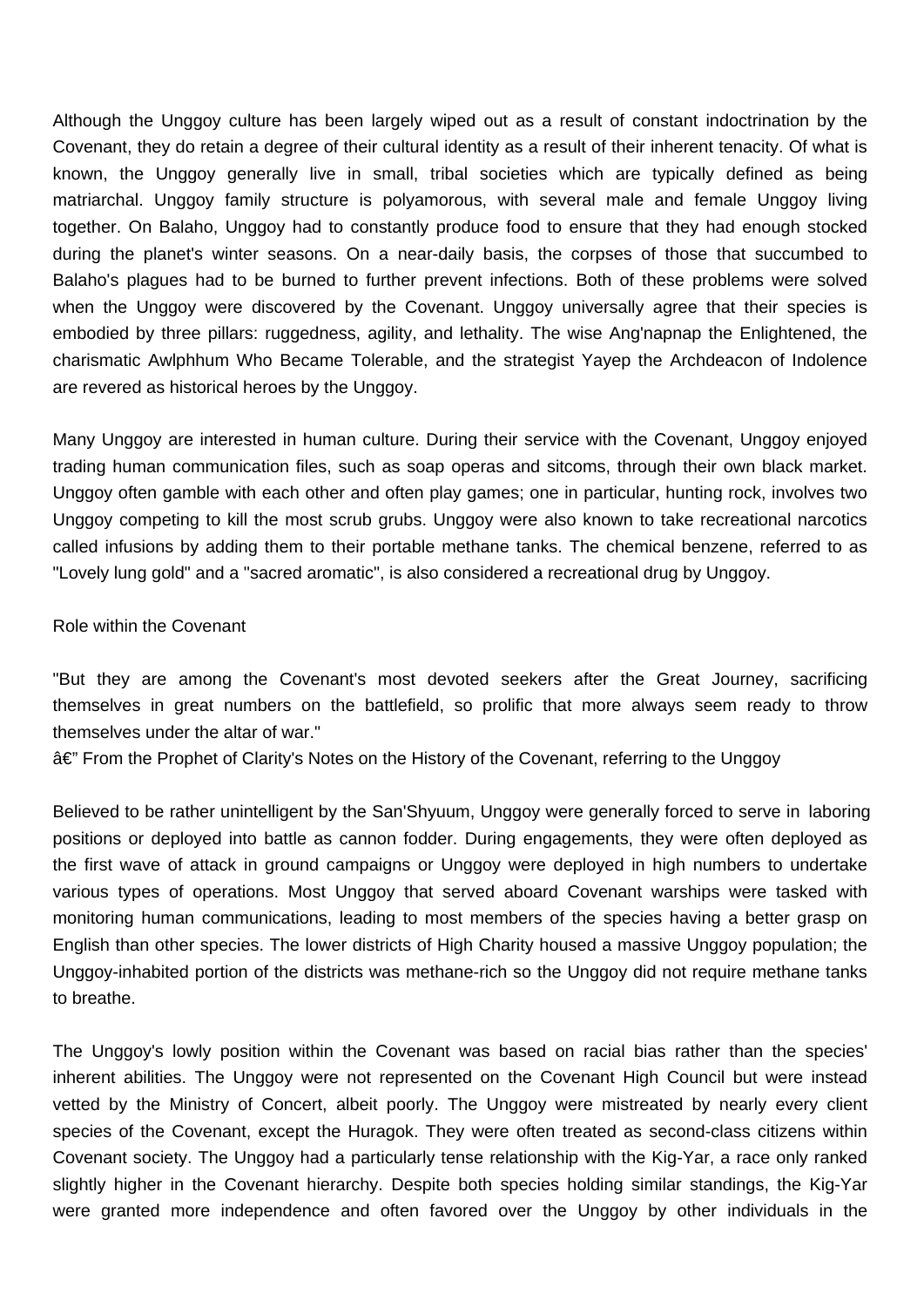Covenant. Unggoy were expected to revere Sangheili as the near-divine protectors of the San'Shyuum, however many Unggoy despised the Sangheili for mistreating their race. While they were essentially a slave race, the Unggoy have managed to largely retain their cultural identities, and have rebelled in the past more than once. Before the Unggoy Rebellion of 2462, Unggoy were not given the right to use weapons in battle. When the rebellion proved to the Sangheili that Unggoy could be determined and competent fighters, they were given better training and weaponry, and integrated into formerly Sangheilionly units. Within the Unggoy community there is a general strong hatred of the other Covenant species, due to the fear they face. This causes many Unggoy to believe that someday a dynamic grunt will lead them to freedom on a methane-rich paradise world.

Unggoy generally followed a few short, simple guidelines given to them by the Sangheili; for example, "When in doubt, shoot" or "Stay out of the way, live another day".[48] Despite being held in low regard by the Covenant, many Unggoy were strong followers of the Covenant religion and the Great Journey. Their Deacons would often hold sermons onboard ships to boost the morale and teach the Unggoy onboard about the Covenant. For instance, a Deacon named Dadab gave sermons and taught the Unggoy on board a Jiralhanae cruiser about the Covenant and its religion. The Jiralhanae allowed Dadab these teachings because they believed that it would help the Unggoy become more competent and helpful.

## Language

Their native language is composed of dog-like barks, squeaks, and grunts. Though largely unintelligible to most humans, translation software is able to decipher the meanings of these. The word "Unggoy" itself is not a word from their vocabulary, rather, it is the Sangheili name for their species. Unggoy are also fully capable of speaking a variety of human languages, a fact in which they take great pride.

# Naming conventions

Unggoy often have names which reflect a language of very simple phonics. Common names, such as Yayap and Dadab, begin with a reduplicated consonant and consist of two syllables. Other names typically consist of a single syllable with clusters of consonants, such as "Flim". Some exceptions have occurred of which a name has more consonants than is usual while following the first method of naming, as in Kwassass. Often, their names are palindromes, such as Zawaz.

The Sangheili did not permit the Unggoy to retain family names during their service in the Covenant. Instead, they formally identified themselves by the names and birthplaces of famous patriarchs within their family. This patriarch could be the Unggoy's uncle, grandfather, or even a mythical paterfamilias that was revered by their ancestors. An example of this identification method would be "Yayap, son of Pum. Of Balaho's blasted scablands." Following the end of the Human-Covenant war, individual Unggoy serving under the Swords of Sanghelios and Jul 'Mdama's Covenant faction have begun to use family names to identify themselves, such as Dimkee Hotay.

#### Homeworld and colonies

The Unggoy homeworld of Balaho is a temperate, swampy planet with a methane atmosphere and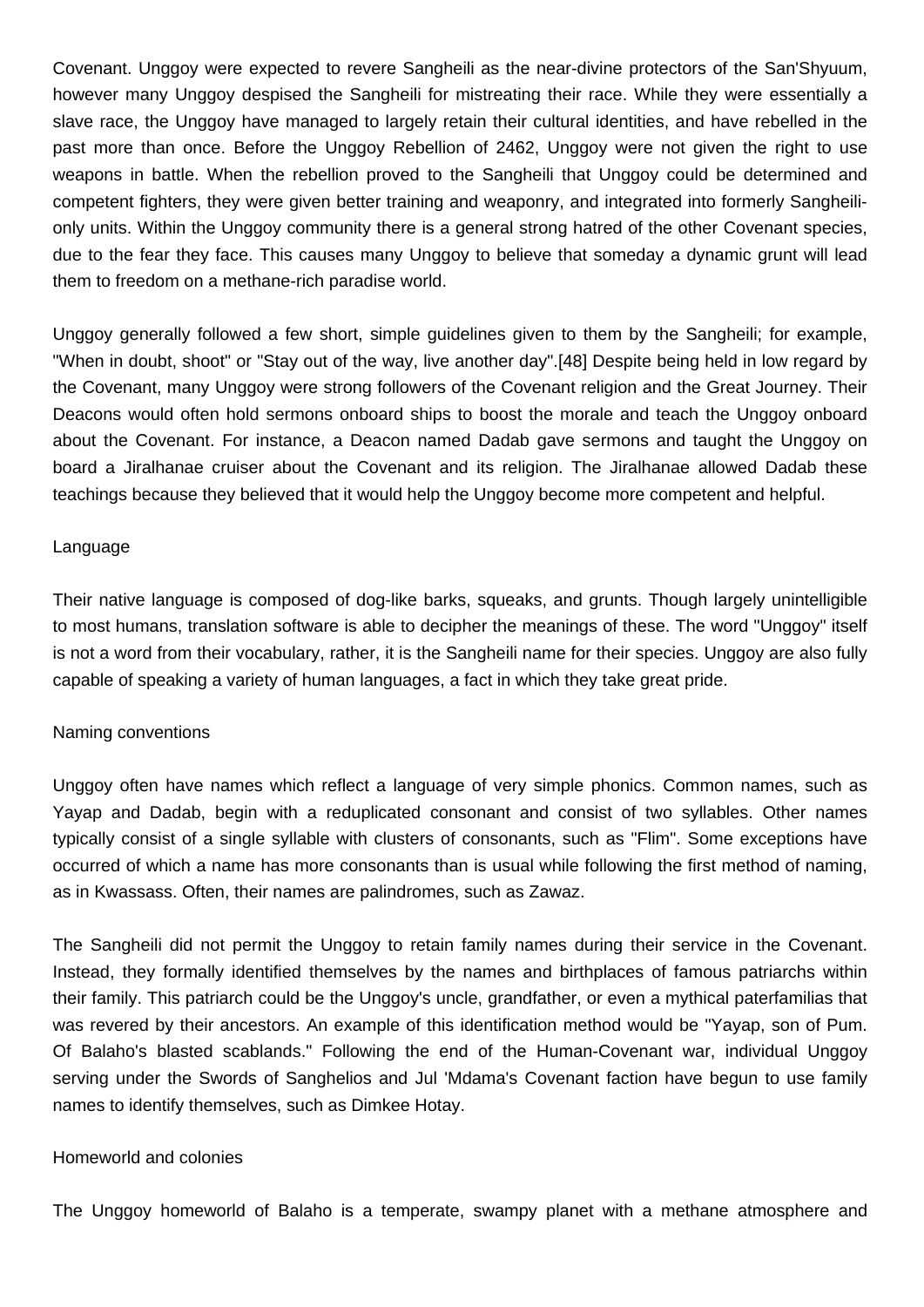naturally occurring pillars of fire. The planet is orbited by two natural satellites: Buwan and Padpad. A cold planet, temperatures on Balaho range from -33  $\hat{A}^{\circ}C$  to 5  $\hat{A}^{\circ}C$  (-27  $\hat{A}^{\circ}F$  to 41  $\hat{A}^{\circ}F$ ). The cold season of their planet makes them highly covet any source of warmth and light they can find, mainly due to the "blue death". The planet is still in process of recovery from a global ecological collapse before the activation of the Halo Array due to over-industrialization caused by the Unggoy at the time.

Since their natural environment has a methane atmosphere, Unggoy require methane tanks and breathing apparatus with them whenever they travel into areas without high levels of methane in the air. Since all the other races of the Covenant (as well as humanity) breathe oxygen, the Unggoy find themselves wearing breathing masks more often than not. They sometimes inhabit large environment domes that have airlocks and methane filters for them to breathe while not in armor, while those in military service often restock their methane reserves at battlefield recharge stations. Unggoy have highpitched and squeaky voices, possibly due to the different resonating properties of methane gas.

Unggoy populations also inhabit colonies of the former Covenant; a number of such worlds have fallen under the control of the Banished. On Balaho, the harsh environment of the planet typically weeds out psychologically aberrant individuals. On more hospitable worlds, however, Unggoy populations are able to grow without this natural culling process. The Banished take advantage of this, drawing psychotic and fanatical Unggoy specimens from these colonies to serve in their suicide squads.

# Military Structure

# Ranks

-Unggoy Minor: Unggoy Minors are the lowest ranking Unggoy. They wear orange colored armor and are often the least dangerous, most cowardly, and inaccurate marksmen of all the Unggoy. When their commanding officer is killed, they routinely break formation and flee; however, they will regroup and start firing at their target again. As is fitting for Jiralhanae behavior, Unggoy under the command of the Jiralhanae are substantially more aggressive.

-Unggoy Storm: Storm Grunts are specialized shock troops.

-Unggoy Major: Majors are more experienced than Unggoy Minors, and wear crimson colored armor. They command several Unggoy Minors and are slightly more skilled in combat and courageous, though this difference is not always substantial.

-Unggoy Heavy: Heavies are specialized Unggoy that wear green colored armor and are often deployed for defensive actions. Their primary purposes are to deploy plasma cannons and man them, although they are occasionally seen wielding fuel rod guns, plasma rifles, and even Spikers.

-Special Operations Unggoy: These Unggoy are experienced and specially-chosen, usually commanded by the special operations Sangheili, and are given distinctive jet-black armor. They are part of the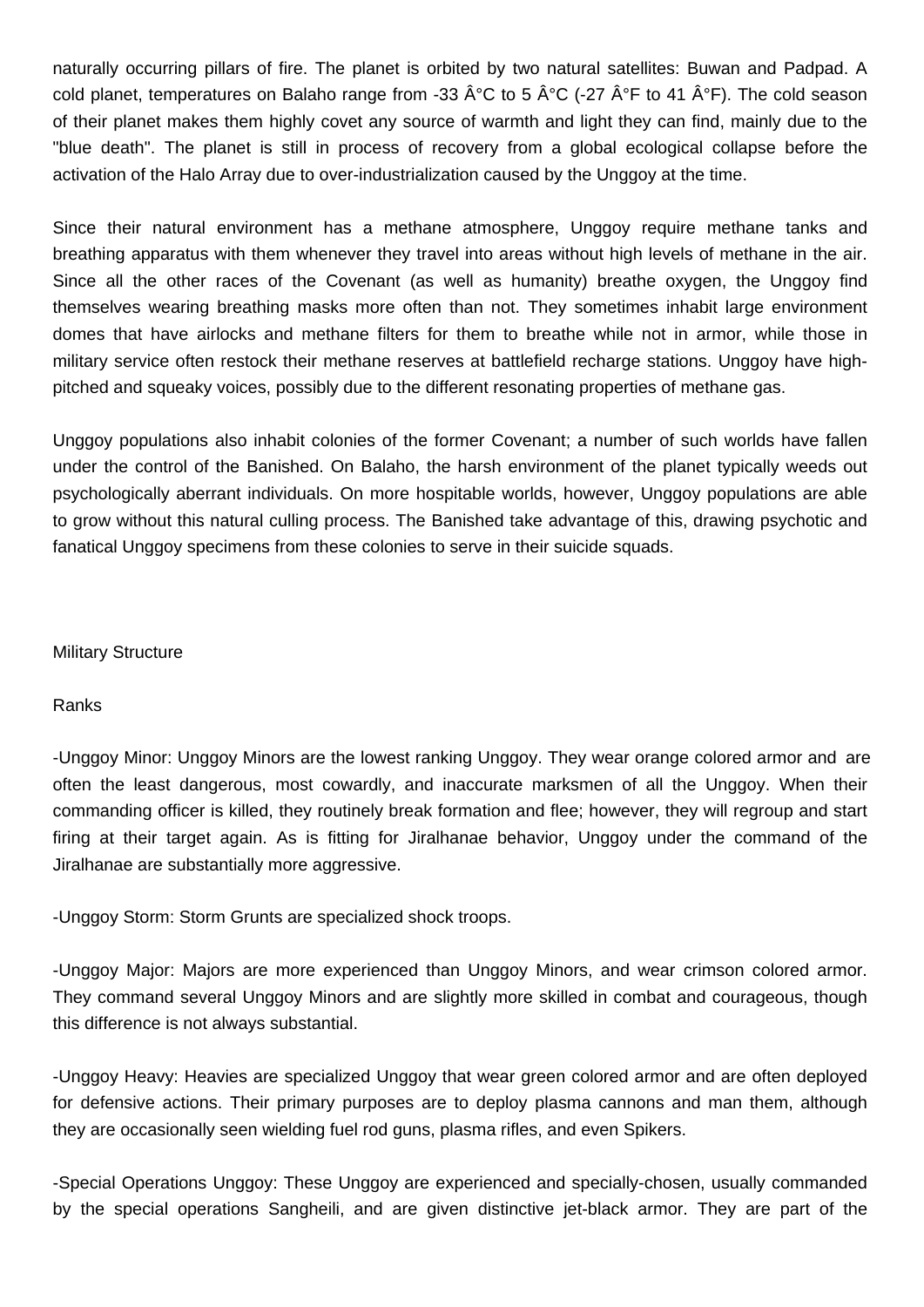Covenant Special Operations division of the Special Warfare Group. Just like the special operations Sangheili, they are able to use active camouflage. They are extremely skilled in warfare compared to their lower-ranked counterparts, and won't panic too often in combat situations, if they do at all. They usually can be seen wielding fuel rod guns, and throw plasma grenades with great accuracy. Though some of them chose to side with the Sangheili during the Great Schism many remained within the Jiralhanae-led units loyal to the Prophets, wearing white armor similar to the Unggoy Ultra. Though Special Operation Unggoy Minors and Majors have no armor distinction (both wearing a jet-black or dark purple Combat Harness) Special Operation Unggoy Ultras are distinguished from their Unggoy Ultra counterparts by how their combat harnesses feature the 2-pronged methane tank, while other Unggov Ultras feature the standard white point-tank version.

-Unggoy Rangers: A specialized group of Unggoy fully trained and armored for extra-vehicular activity.

-Unggoy Ultra: These Unggoy serve as field commanders to their comrades, and wear distinctive whitelilac armor (reminiscent of the Sangheili Ultras). While they appear to have some authority over lesserranked Unggoy, they have no control whatsoever over the other Covenant races. They are stronger opponents than their subordinates, and are more accurate with firearms, throw plasma grenades often, and wear heavier armor and a helmet that is required to be shot off first before an enemy can headshot them.

-Unggoy Imperial: The Unggoy Imperial rank is a rank that is mostly comprised of veteran Unggoy that served in the Human-Covenant war. They often will lead groups of Unggoy Storms into battle, and are sometimes accompanied by Unggoy Heavies.

# Other Titles And Roles

Deaconship is the only position open to the Unggoy in the Ministry of Tranquility. Unlike many other roles available to the Unggoy, this rank does not often involve combat or hard manual labor, though they have been known to carry around plasma pistols and Needlers.

Some Unggoy are also known to serve as merchants and are well-respected in the Covenant hierarchy. During the ascension ceremony of the Covenant's last triumvirate of Hierarchs, a Yanme'e queen, Kig-Yar Shipmasters, and Unggoy traders were present. It was also said that their harnesses were adorned with large jewels.

While regular Unggoy infantry occasionally choose to employ suicide attacks out of desperation, the Covenant were also known to purposefully assign select fanatical Unggoy squads to use such attacks as their primary offensive tactic against the enemy.[59][60] The Banished later adopted similar tactics.

The Heretic Unggoy followed their Sangheili organizers in a rebellion against the Covenant's Prophets. They started as members of an artifact retrieval group led by the Sangheili Sesa 'Refumee.

Jockeys operate Unggoy-manufactured Goblin battlesuits or other vehicles, such as Type-32 Ghosts or Type-54 Ghosts.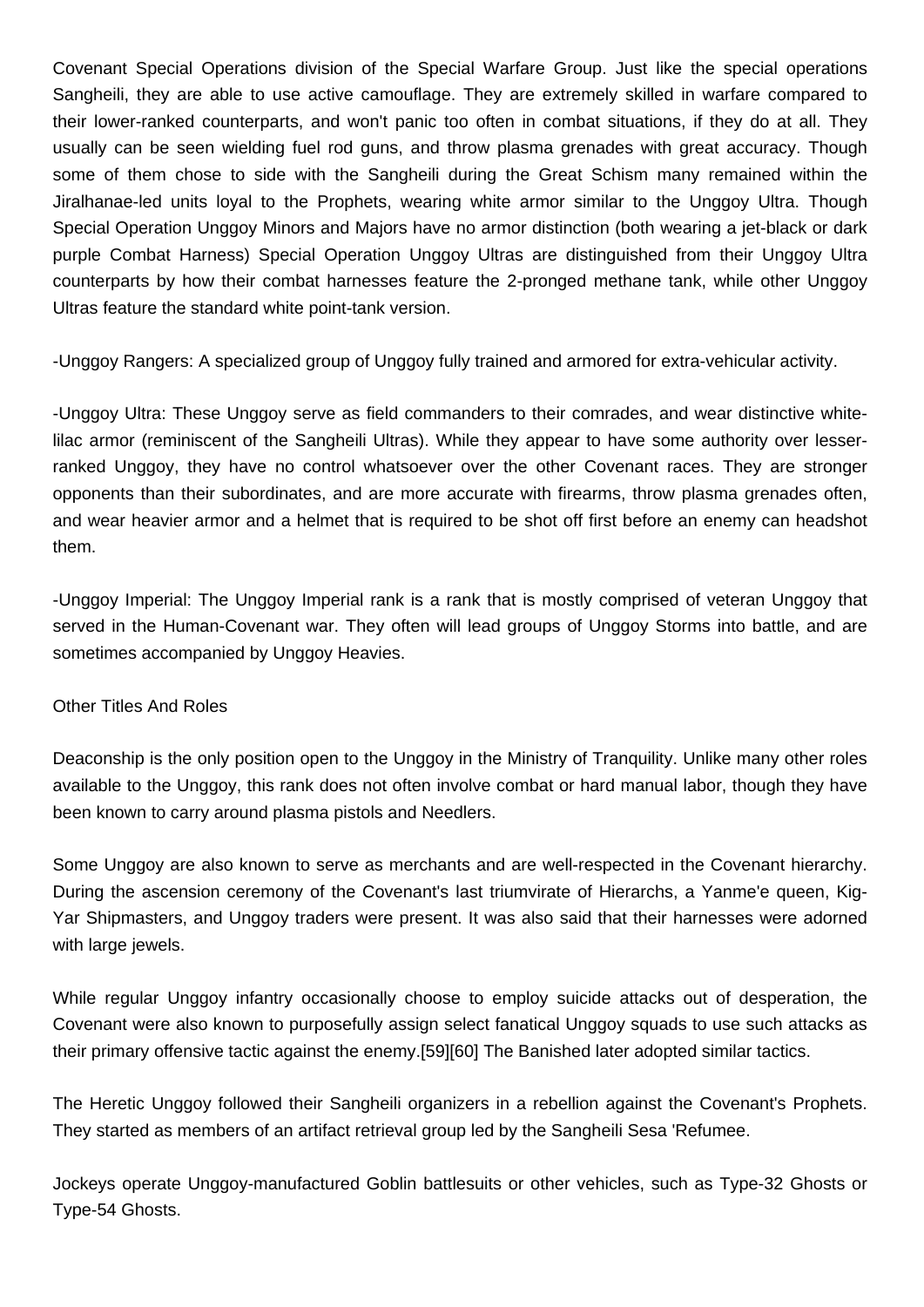Post-war, many Unggoy were forced into or joined the Banished mercenary faction. During the Installation 07 conflict, Unggoy Conscripts, Unggoy Assaults, and Unggoy Mules were utilized. Similar to their roles in the Covenant and its remnants, they were used as simple foot soldiers and cannon fodder.

# Suicide Squads

Sergeant Major Duvall: "Romeo Company, be advised: we have reports of Covenant suicide squads." Army trooper: "You gotta be kidding me..." â€" UNSC personnel encountering suicide Unggoy during the Fall of Reach.

Unggoy infantry sometimes use suicide tactics as their mode of attack, either out of their own volition or due to specific orders to carry out such attacks; units consisting of the latter are commonly known as suicide Grunts or simply suicide squads.

# GAMEPLAY

Overall, the Unggoy in gameplay are very weak in combat; often fleeing when their leader has been killed. However, in larger numbers, they can be more of a threat, especially in higher difficulties. If their leader is killed, Unggoy may sometimes activate two plasma grenades and rush to the player in an attempt to suicide-bomb them.

In Halo Wars, the Unggoy serves as the main infantry unit, serving as the Covenant equivalent to the Marine. They start with a plasma pistol and three in each squad, but they can be upgraded to wield needlers.

A melee attack can kill a Grunt instantly, so when you face no more than 5 of them, don't waste your ammo and just punch them. For large groups use the Gravity Hammer, unless the catch skull is on meaning you have to stay outside their range, as even in close-range the Grunts will not hesitate to spamgrenades at the enemy.

# **TRIVIA**

-In Tagalog and Filipino, Unggoy means "monkey".

-In real life, "Grunt" is a slang military term for infantrymen.

-The Unggoy were ranked #5 in Game Informer's "The Top 10 Most Pathetic Enemies" list.